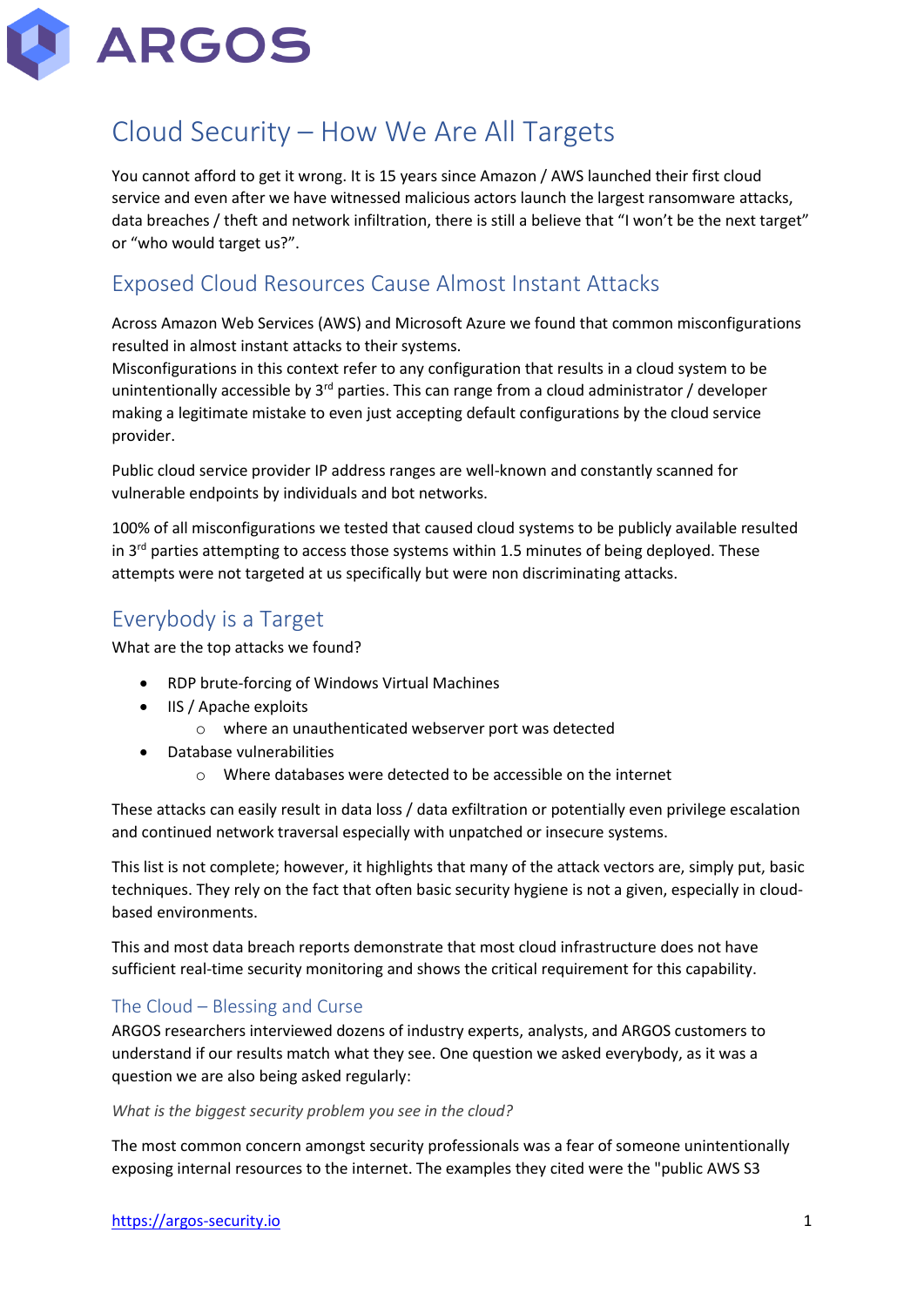

Buckets", databases with public IPs or team members "just getting things done" and missing certain check boxes that result in a resource becoming publicly available.

Our analysis shows the cause of these common errors occur when employees copy and paste code or follow tutorials from pages like StackOverflow, community blogs and even vendor documentation. Unfortunately, most of these resources are geared towards usability or speed and often rely on these individuals to apply security practices later. This is not to say that employees make insecure configurations intentionally, but that deploying secure cloud environments is not straightforward or the priority at the time.

Point in time or one-off checks before deployment, i.e., code-reviews or static-code-analysis (SCA) as part of deployment (CI/CD) pipelines, are good, but not sufficient if environments are not continuously and automatically tested. Humans are great at working around roadblocks and will always find a way to "get things done".

Interviews ARGOS conducted with security professionals found that it was common for team members to manually deploy infrastructure instead of using the prescribed deployment pipelines, turned specific security features off or they even deployed using the prescribed methods and then changed configuration afterwards.

Our findings show a lack of visibility often means that organisations do not even know that this is happening until months later when it is too late. Cloud platforms are complex with often thousands or even hundreds of thousands of resources deployed. Resources that keep changing with every new deployment, but also due to the cloud providers themselves updating their services. Automated monitoring of configuration is a non-negotiable in order to avoid "not knowing" about security vulnerabilities.

## 100% Likelihood That You Will Be Targeted

Our research has shown that across Microsoft Azure and Amazon Web Services (AWS), there is a 100% likelihood that if you run any public facing cloud systems you will be tested almost immediately and any weakness in infrastructure or application configuration will be leveraged in very likely next steps, without exception. This does not imply that you will be a victim of a cyberattack, but rather that parties will use you as a target. We will talk about remediating factors later in this paper.

Our tests included the following test cases:

- Microsoft Azure
	- o Deployment of a Windows Server 2019 Virtual Machine with a public IP and a Network Security Group allowing RDP inbound from the internet.
	- $\circ$  Deployment of a CentOS Server Virtual Machine with a public IP and a Network Security Group allowing SSH inbound from the internet.
	- o Deployment of a SQL Database (PaaS public endpoint by default).
- AWS
	- o Deployment of a Windows Server 2019 EC2 with a public IP and a Security Group allowing RDP inbound from the internet.
	- $\circ$  Deployment of a CentOS Server EC2 with a public IP and a Security Group allowing SSH inbound from the internet.
	- o Deployment of an RDS SQL Database (public endpoint enabled).

These test cases are the most common scenarios that Enterprises all around the world are leveraging to run applications in the cloud.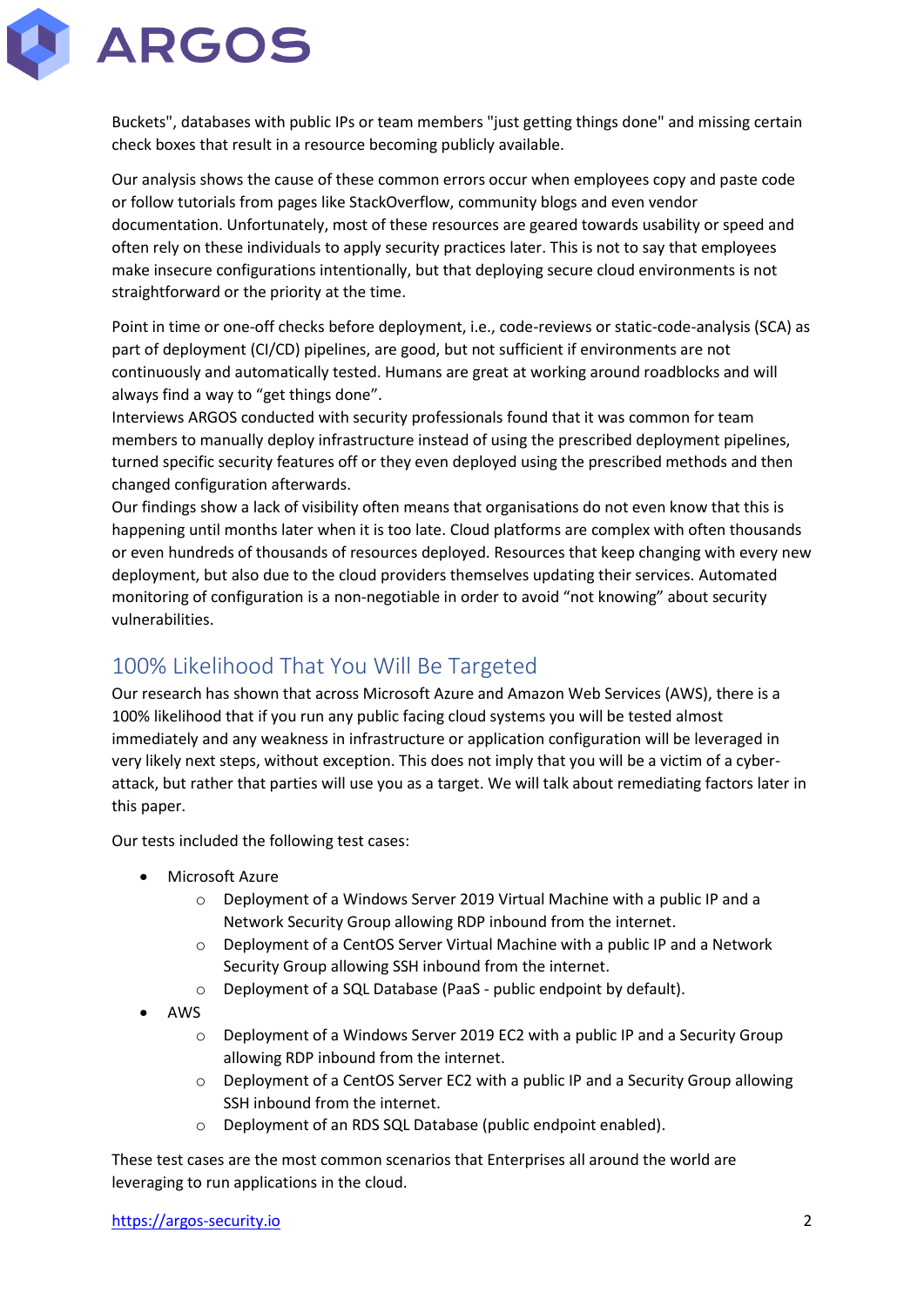

## Cloud Infrastructure Paints a Bullseye on One's Back

In our tests it did not matter which cloud region we deployed a resource to, it also did not make a difference at what time of day we did it or particularly even which service we deployed. As soon as we created a cloud resource that used a public endpoint the resource was exposed to hundreds of access attempts each second.



*Figure 1 Map of remote locations accessing our test instances*

Note: We see many access attempts here from countries not necessarily associated with "malicious attacks". There are many companies continuously scanning the internet for research or commercial purposes.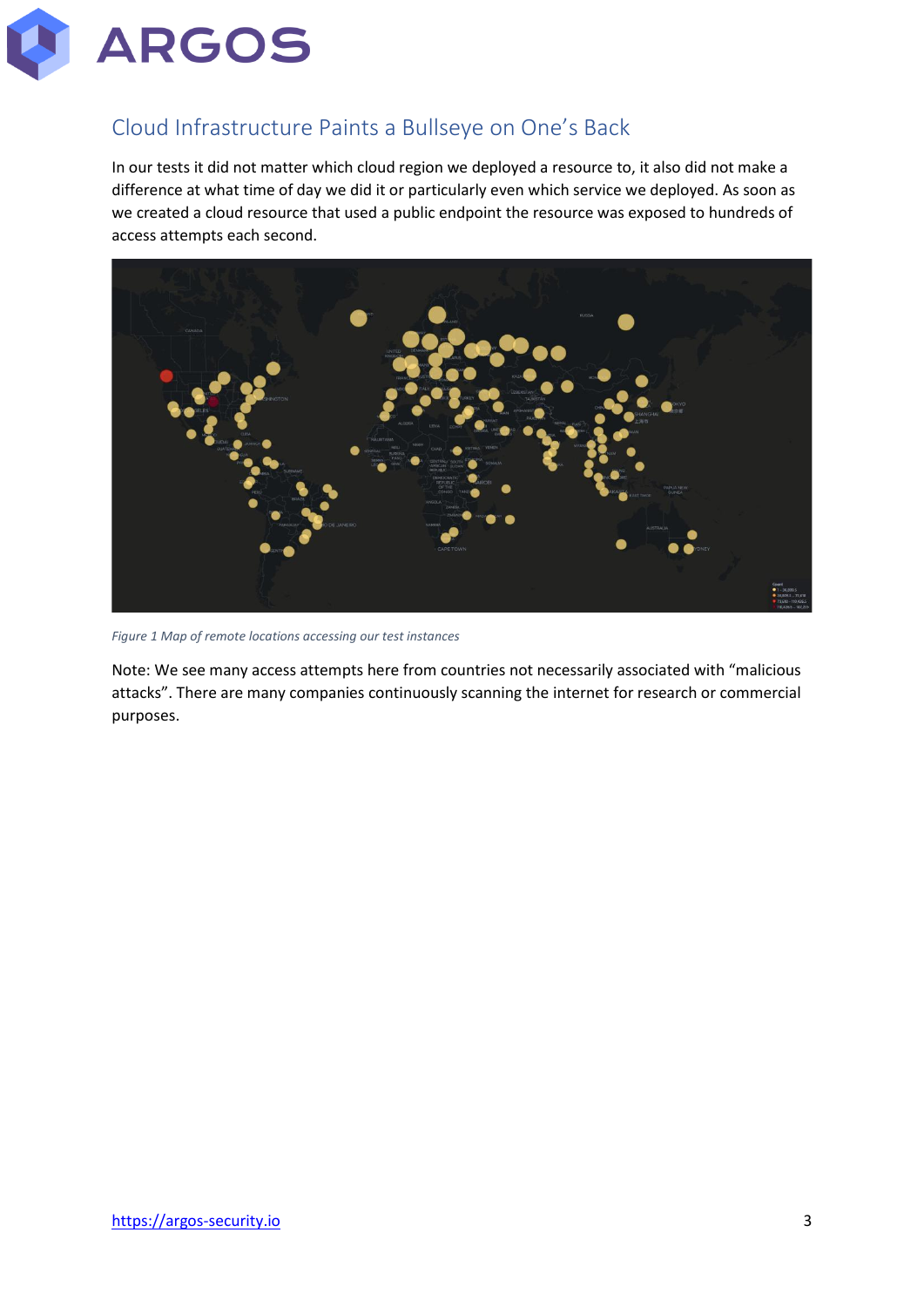

#### RDP Brute Forcing

Here is an output of usernames and the number of times they were used in order to log on to an Azure Windows Virtual Machine.

| <b>Account</b>                       | J Count | $\overline{\phantom{a}}$ |
|--------------------------------------|---------|--------------------------|
| <b>\ADMINISTRATOR</b>                |         | 650345                   |
| \administrator                       |         | 387911                   |
| \Administrator                       |         | 76308                    |
| DOMAINCONTROLLE\Administrator        |         | 56669                    |
| IZZZET\Administrator                 |         | 14235                    |
| <b>Admin</b>                         |         | 6426                     |
| DOMAINCONTROLLE\Admin                |         | 6422                     |
| DOMAINCONTROLLE\Administrateur       |         | 5466                     |
| <b>Administrateur</b>                |         | 5466                     |
| \admin                               |         | 4800                     |
| \hp                                  |         | 3376                     |
| DOMAINCONTROLLE\administrateur       |         | 3372                     |
| DOMAINCONTROLLE\admin                |         | 3370                     |
| DOMAINCONTROLLE\domaincontrolle      |         | 3369                     |
| DOMAINCONTROLLE\administrador        |         | 3367                     |
| DOMAINCONTROLLE\admindomaincontrolle |         | 3365                     |
| DOMAINCONTROLLE\domaincontrolleadmin |         | 3365                     |
| DOMAINCONTROLLE\administrator        |         | 3357                     |
| <b>ADMIN</b>                         |         | 1352                     |
| \sysadmin                            |         | 1194                     |
| DOMAINCONTROLLE\sysadmin             |         | 1192                     |
| <b>Administrador</b>                 |         | 1084                     |
| <b>User</b>                          |         | 1026                     |
| \de                                  |         | 1002                     |
| DOMAINCONTROLLE\DOMAINCONTROLLE      |         | 930                      |
| <b>\usuario</b>                      |         | 914                      |
| \accounts                            |         | 891                      |
| \for                                 |         | 882                      |
| domainname\administrator             |         | 866                      |
| domainname\Administrator             |         | 748                      |
| DOMAINCONTROLLE\Administrador        |         | 630                      |
| <b>\behsazi</b>                      |         | 616                      |
| domaincontrolle\domaincontrolle      |         | 552                      |
| <b>\Cuentas</b>                      |         | 546                      |
| \ROOT                                |         | 456                      |
| <b>Invitado</b>                      |         | 444                      |
| DOMAINCONTROLLE\sadmin               |         | 399                      |
| \sadmin                              |         | 399                      |
| <b>\ASUS</b>                         |         | 397                      |
| <b>TEST</b>                          |         | 383                      |
| domain\Administrator                 |         | 380                      |
| <b>AIO</b>                           |         | 378                      |
| <b>AZUREUSER</b>                     |         | 340                      |
| <b>\USER</b>                         |         | 333                      |
| <b>COMPUTER</b>                      |         | 310                      |
| <b>MANISHA COMPUTER</b>              |         | 308                      |
| <b>MANISHA</b>                       |         | 294                      |
| localhost\admin                      |         | 280                      |
| localhost\Lab1                       |         | 280                      |
| localhost\administrator              |         | 280                      |
| <b><i>NAGIOS</i></b>                 |         | 266                      |
| <b>\MYSQL</b>                        |         | 217                      |
| <b>xxsoft</b>                        |         | 204                      |
|                                      |         |                          |

<span id="page-3-0"></span>*Figure 2 Windows usernames*

Overall, over a time frame of 7 days a single Windows Virtual Machine that exposed its Management Port 3389 (RDP = Remote Desktop Protocol) via a public IP address, had **1,460,273** logon attempts. That is approximately **160 attempts per second**. This number was only slightly different on an AWS EC2 Windows Virtual Machine.

An example of these events can be seen here using AWS CloudWatch when searching the Windows Event Log for [EventId 4625.](https://docs.microsoft.com/en-us/windows/security/threat-protection/auditing/event-4625)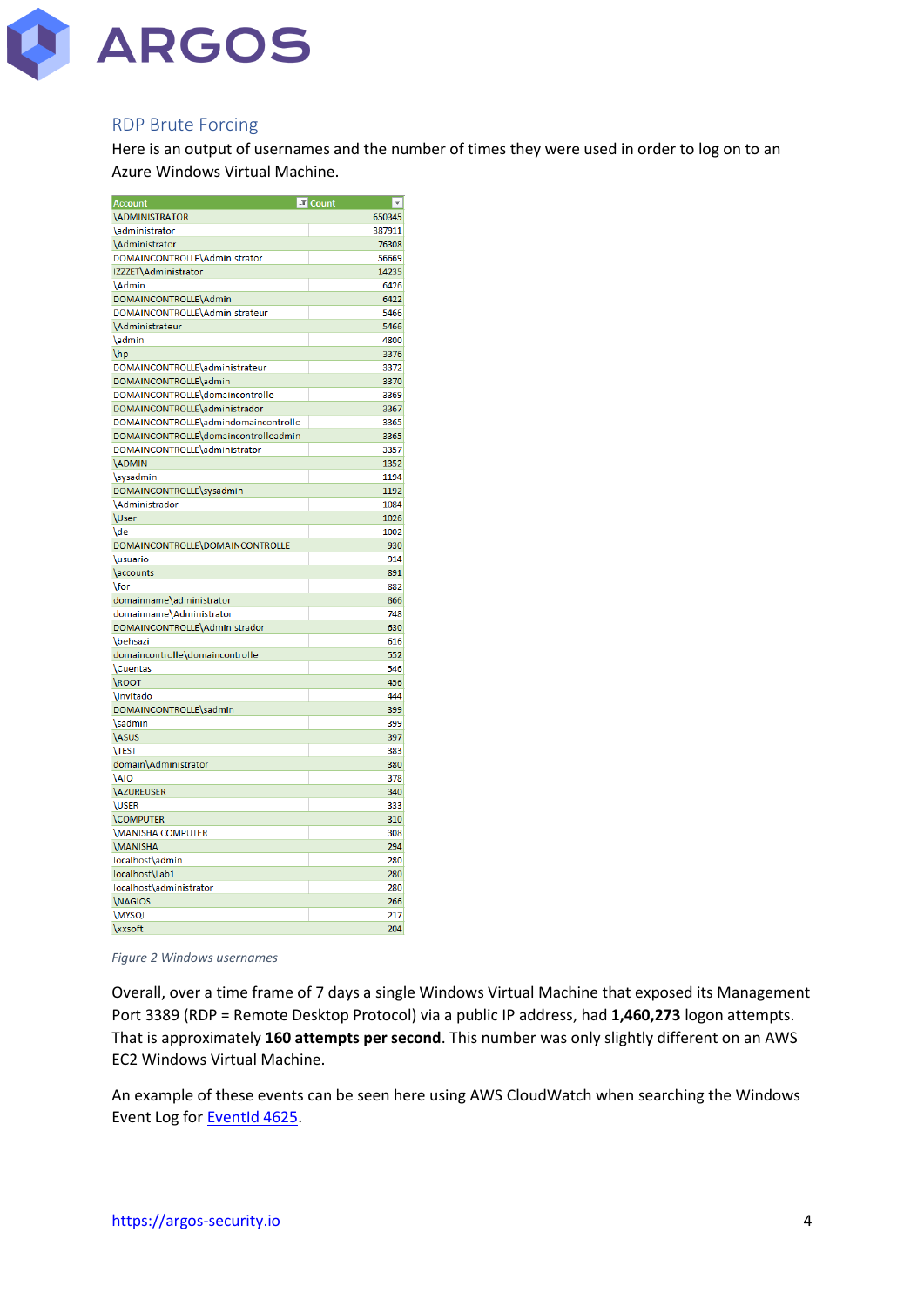

|              | Log events                                                                                        | You can use the filter bar below to search for and match terms, phrases, or values in your loo events. Learn more about filter patterns [7]                                                                                                                                                                                                                                                                                                                                                                                                                                                                                                                                                                                                                                                                                                                                                                                                                                                                                                                                                                                                                                                                                                                                                                                                                                                   | View as text |     | $\circ$ |     | Actions <b>v</b> |     |                  | <b>Create Metric Filter</b> |
|--------------|---------------------------------------------------------------------------------------------------|-----------------------------------------------------------------------------------------------------------------------------------------------------------------------------------------------------------------------------------------------------------------------------------------------------------------------------------------------------------------------------------------------------------------------------------------------------------------------------------------------------------------------------------------------------------------------------------------------------------------------------------------------------------------------------------------------------------------------------------------------------------------------------------------------------------------------------------------------------------------------------------------------------------------------------------------------------------------------------------------------------------------------------------------------------------------------------------------------------------------------------------------------------------------------------------------------------------------------------------------------------------------------------------------------------------------------------------------------------------------------------------------------|--------------|-----|---------|-----|------------------|-----|------------------|-----------------------------|
|              | Q. An account failed to log on                                                                    | $\times$                                                                                                                                                                                                                                                                                                                                                                                                                                                                                                                                                                                                                                                                                                                                                                                                                                                                                                                                                                                                                                                                                                                                                                                                                                                                                                                                                                                      | Clear        | Tm. |         | 20m | 1 <sub>h</sub>   | 12h | Custom <b>IR</b> | $\circ$                     |
| ٠            | Timestamp                                                                                         | Message                                                                                                                                                                                                                                                                                                                                                                                                                                                                                                                                                                                                                                                                                                                                                                                                                                                                                                                                                                                                                                                                                                                                                                                                                                                                                                                                                                                       |              |     |         |     |                  |     |                  |                             |
| $\mathbf{v}$ | 2021-07-20723:37:10.303+10:00                                                                     | <event guid-'54840625-5478-4984-35a-3e200328c30d)'="" hicrosoft-kindows-security-auditing"="" xmlns="http://schemas.microsoft.com/win/2004/05/event/&gt;chevalt-revider Name="></event> cEventID>4625100-Version>0L/Version>0L/Version                                                                                                                                                                                                                                                                                                                                                                                                                                                                                                                                                                                                                                                                                                                                                                                                                                                                                                                                                                                                                                                                                                                                                        |              |     |         |     |                  |     |                  |                             |
|              |                                                                                                   | <event xmlns="http://schemas.microsoft.com/win/2004/05/events/event">clustem&gt;Provider Name="Hicrosoft-Windows-Security-Auditing" Guide="fSAD40625-3478-4894-aSba-bebel33c20d3"/&gt;{EventID&gt;40d25viersion&gt;0vi<br/><keywords>@UBBBBBBBBBBBBBBBBBBBBBBBBBBBBBBBCXCEyerElmc="2B21-07-2BT13137:12B.383922508Z"/&gt;<erentrecordid><correlation activityid+"1a426e7b7-794b-bbb1-704datecution="" processid+"885"=""></correlation><channel>Scounity<vchannel><computer>8C2A<br/>00050214/Computer&gt;(Security/&gt;i/System&gt;(EventData&gt;(Data Name='SubjectUserSid'&gt;5-1-0-04/Data&gt;(Data Name='SubjectUserName'&gt;-4/Data&gt;(Data Name='SubjectUserName'&gt;-4/Data&gt;(Data Name='SubjectUserName'&gt;-4/Data&gt;(Data Name='SubjectU<br/>Name='TargetDomainName"&gt;<data name="Status">@cc0000006d</data><data><data><data><data><data><data>+1%13333<data><data>+00ta Name='SubStatus3333<data>+00ta Name='SubStatus'&gt;=</data>+02tata&gt;+02tata&gt;+02tatus3333<data>+<br/>Nemex/TransposittedServices/&gt;&gt;<deta lapackenwlape="" nemex=""></deta>&gt;</data><data 2010="" 20101="" 21="" 2<="" avent="" entaventhran="" nemex="" process="" td=""><td></td><td></td><td></td><td></td><td></td><td></td><td></td><td>Copy</td></data></data></data></data></data></data></data></data></data></computer></vchannel></channel></erentrecordid></keywords></event> |              |     |         |     |                  |     |                  | Copy                        |
|              | Subject:<br>Security ID:<br>Account Name:<br><b>Account Domain:</b><br>Logon ID:                  | $5 - 1 - 0 - 0$<br>10<br>SO.<br>OxD:                                                                                                                                                                                                                                                                                                                                                                                                                                                                                                                                                                                                                                                                                                                                                                                                                                                                                                                                                                                                                                                                                                                                                                                                                                                                                                                                                          |              |     |         |     |                  |     |                  |                             |
|              | Logon Type:                                                                                       |                                                                                                                                                                                                                                                                                                                                                                                                                                                                                                                                                                                                                                                                                                                                                                                                                                                                                                                                                                                                                                                                                                                                                                                                                                                                                                                                                                                               |              |     |         |     |                  |     |                  |                             |
|              | Account For Which Logon Failed:<br>Security ID:<br>Account Name:<br>Account Domain:               | $5 - 1 - 0 - 0$<br>NCAFEE ADVIS                                                                                                                                                                                                                                                                                                                                                                                                                                                                                                                                                                                                                                                                                                                                                                                                                                                                                                                                                                                                                                                                                                                                                                                                                                                                                                                                                               |              |     |         |     |                  |     |                  |                             |
|              | Failure Information:<br>Failure Reason:<br>Status:<br>Sub Status:                                 | Unknown user name or bad password.<br>@xC8000060<br>0xC0000064                                                                                                                                                                                                                                                                                                                                                                                                                                                                                                                                                                                                                                                                                                                                                                                                                                                                                                                                                                                                                                                                                                                                                                                                                                                                                                                                |              |     |         |     |                  |     |                  |                             |
|              | Process Information:<br>Caller Process ID:<br>Caller Process Name:                                | 0x0<br>- 50                                                                                                                                                                                                                                                                                                                                                                                                                                                                                                                                                                                                                                                                                                                                                                                                                                                                                                                                                                                                                                                                                                                                                                                                                                                                                                                                                                                   |              |     |         |     |                  |     |                  |                             |
|              | Network Information:<br>Workstation Name:<br>Source Network Address: 193.93.62.35<br>Source Port: | $\alpha$ . $\beta$ , $\beta$<br>$\alpha$                                                                                                                                                                                                                                                                                                                                                                                                                                                                                                                                                                                                                                                                                                                                                                                                                                                                                                                                                                                                                                                                                                                                                                                                                                                                                                                                                      |              |     |         |     |                  |     |                  |                             |

*Figure 3 AWS CloudWatch Windows Event Log*

In addition to being potentially disastrous if someone managed to enter the environment these logon attempts have other side-effects as can be seen here by looking at this Virtual Machine's CPU metrics.



#### *Figure 4 Virtual Machine CPU metrics*

This otherwise idle Virtual Machine must react to all the logon attempts as can be seen in the CPU spikes. This can have a negative impact to applications otherwise running on that Virtual Machine or even have cost implications if cloud resources are configured to automatically scale up (deploy larger resources) or out (deploy more resources).

There are scenarios where an Operating System can also stop responding to legitimate logon attempts.

After 7 days the number of requests slowed down significantly with a peak after approximately 3 days.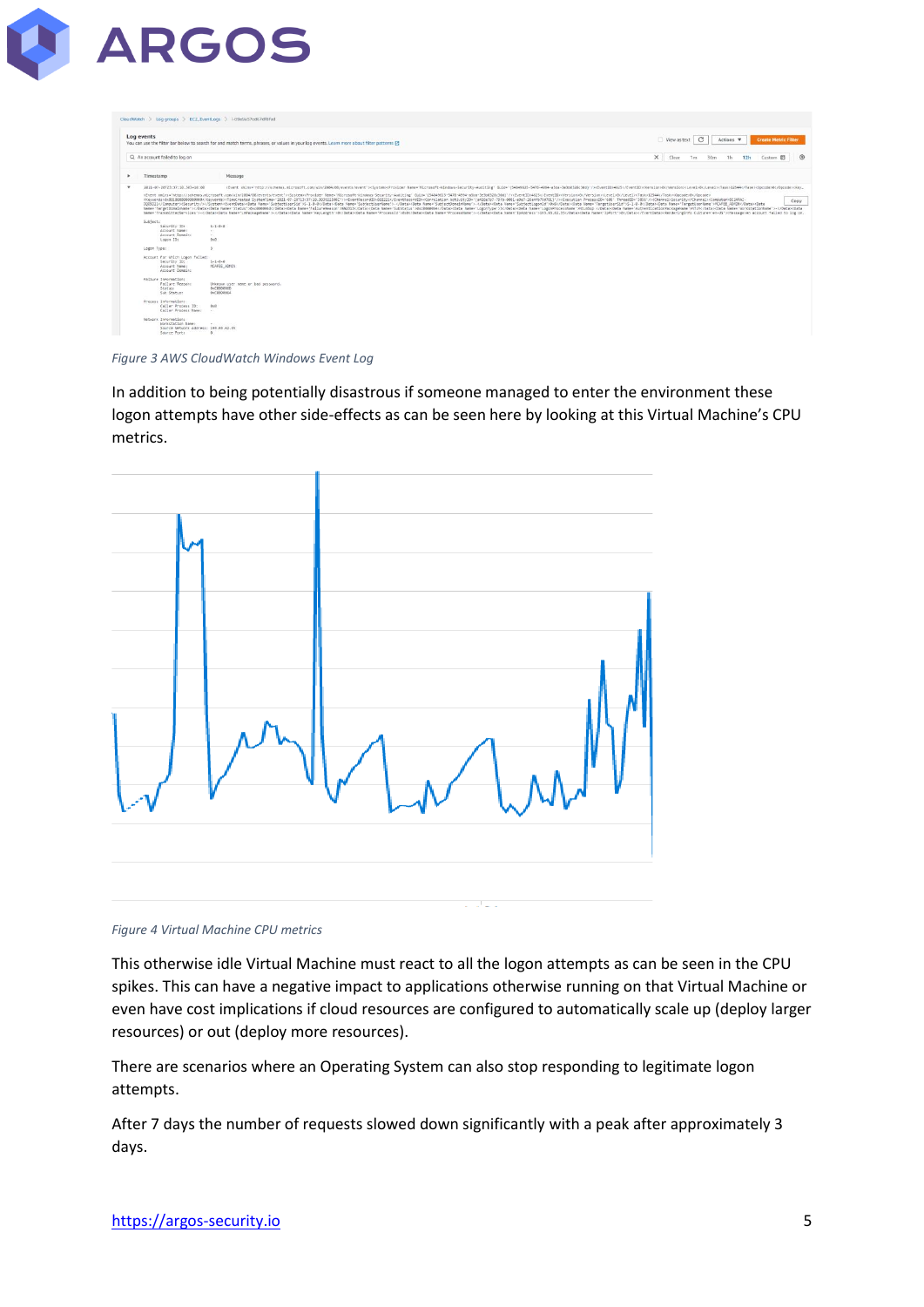



*Figure 5 Timeline of external logon attempts*

This sort of attack is one of the most common and has been associated to many Ransomware crews that do not necessarily discriminate their victims. Just like spam, it doesn't necessarily matter **who** is hit, only that **someone** is hit.

Often, for someone to gain access to a server configured like our test machine all they require is a username and password. I[n Figure 2](#page-3-0) we demonstrate the usernames used to attempt a log in to our test servers, most of which are default usernames that many administrators never change. The same is true for passwords being used in these attempts.

Often either known username / password combinations are used or whole password dictionaries or random generators are used. Here is a password cloud of most common passwords seen by us used in login attempts.



For a more scientific approach to this problem we recommend this Microsoft article: [https://www.microsoft.com/security/blog/2019/12/18/data-science-for-cybersecurity-a](https://www.microsoft.com/security/blog/2019/12/18/data-science-for-cybersecurity-a-probabilistic-time-series-model-for-detecting-rdp-inbound-brute-force-attacks/)[probabilistic-time-series-model-for-detecting-rdp-inbound-brute-force-attacks/](https://www.microsoft.com/security/blog/2019/12/18/data-science-for-cybersecurity-a-probabilistic-time-series-model-for-detecting-rdp-inbound-brute-force-attacks/)

For completeness, we did not see these big numbers of attempts in our tests for exposed SSH ports most commonly used on Linux operating systems. This is likely due to how SSH works and that the required key pairs for authentication are much more complex and because of that more difficult to "guess". This certainly does not mean that SSH ports are safe to be exposed.

It is worth mentioning as well that all Cloud Service Providers have native so-called Bastion or remote access solutions that do not require opening RDP / SSH to the internet. For many different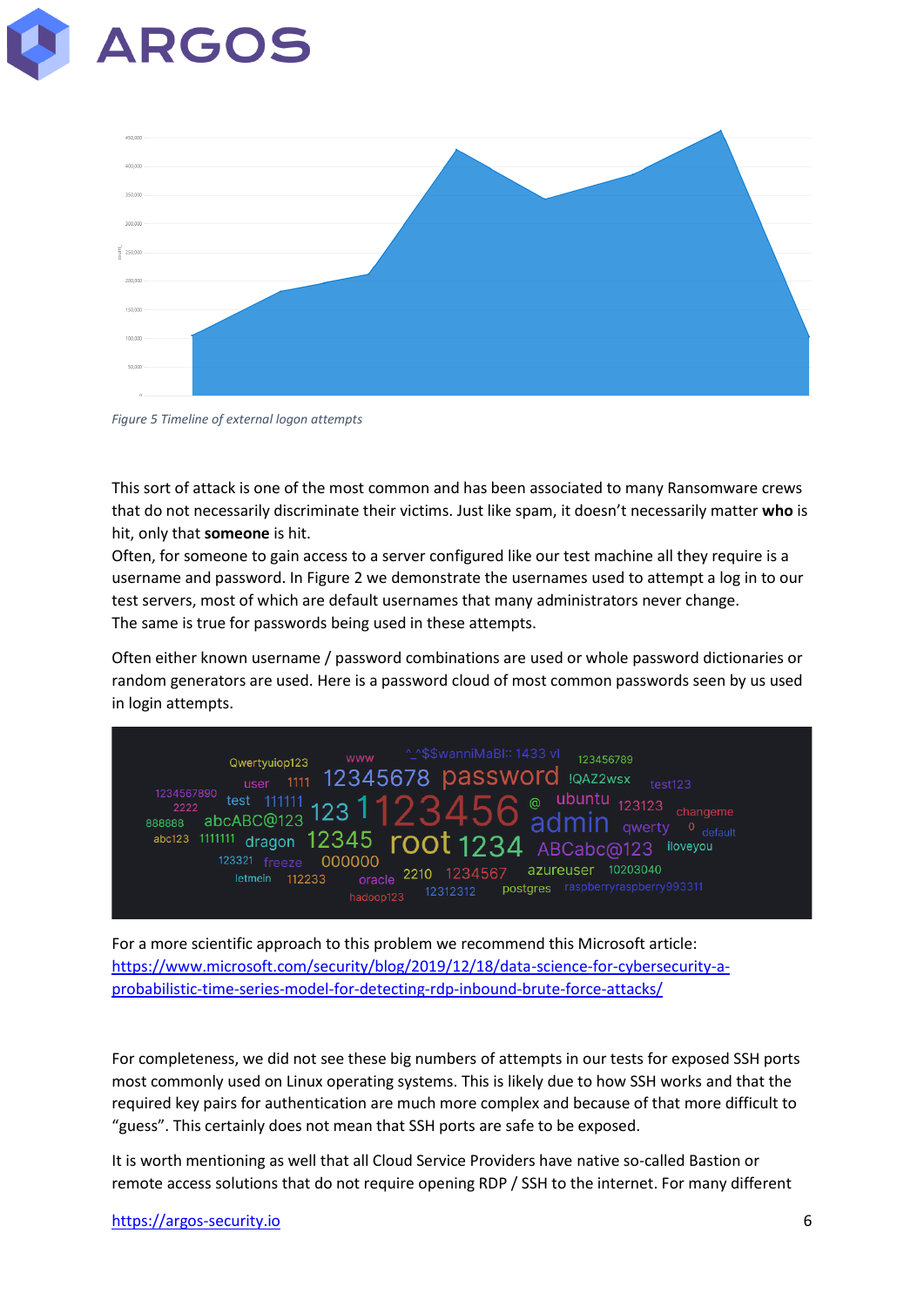

reasons however, not many organisations make use of these services, especially early in their cloud journey, arguably the most critical time, and unintentionally and/or unknowingly expose themselves to many attacks.

### Other Management Ports

The second most seen vector in our tests were other management ports attempted like the Windows "Server Management Block" (SMB) service most commonly on port 445.

In just 7 days we saw almost **200,000 attempts** to connect to the Windows SMB port.

SMB is often used by Ransomware crews. Remember [EternalBlue](https://blog.malwarebytes.com/101/2018/12/how-threat-actors-are-using-smb-vulnerabilities/) an[d EternalRomance?](https://blog.malwarebytes.com/101/2018/12/how-threat-actors-are-using-smb-vulnerabilities/)

Microsoft also recommends to disable SMB where not required to ensure that even if the port was exposed that there was no service to connect to: [https://docs.microsoft.com/en-us/windows](https://docs.microsoft.com/en-us/windows-server/storage/file-server/troubleshoot/detect-enable-and-disable-smbv1-v2-v3)[server/storage/file-server/troubleshoot/detect-enable-and-disable-smbv1-v2-v3](https://docs.microsoft.com/en-us/windows-server/storage/file-server/troubleshoot/detect-enable-and-disable-smbv1-v2-v3)

In addition to SMB, which is very Windows specific, another almost ubiquitous deployment scenario is (S)FTP ((Secure) File Transfer Protocol). Many organisations have processes that rely on the delivery of data via FTP. This sees many environments expose the FTP ports to the internet that only require a username and password to authenticate, even on Linux machines.

### Why is it so easy for malicious actors?

On-premises in one's datacentre, with a smaller perceived attack surface, one probably figured that if you did not tell anyone about a service then people would not be easily able to discover it. (Side note: This might not be absolutely true anymore with much more advanced internet-scale scanning happening.)

In the cloud however this is very different. In the cloud everybody can easily find anybody as IP address ranges for all cloud providers are freely available to read by everyone on the internet.

**Microsoft Azure**[: https://www.microsoft.com/en-au/download/details.aspx?id=56519](https://www.microsoft.com/en-au/download/details.aspx?id=56519)

**Amazon Web Services**:<https://docs.aws.amazon.com/general/latest/gr/aws-ip-ranges.html>

**Google Cloud Platform**:<https://support.google.com/a/answer/10026322?hl=en>

Those IP ranges are constantly scanned by both "good" and "malicious" actors for anything that is accessible from the internet. Once something is found it is immediately tested for more available entry points into the environment.

This means that typically no individual / organisation is a target but that everybody is. Of course, there are targeted attacks, but the takeaway here is that most attacks are like spam, hoping to find someone who responds.